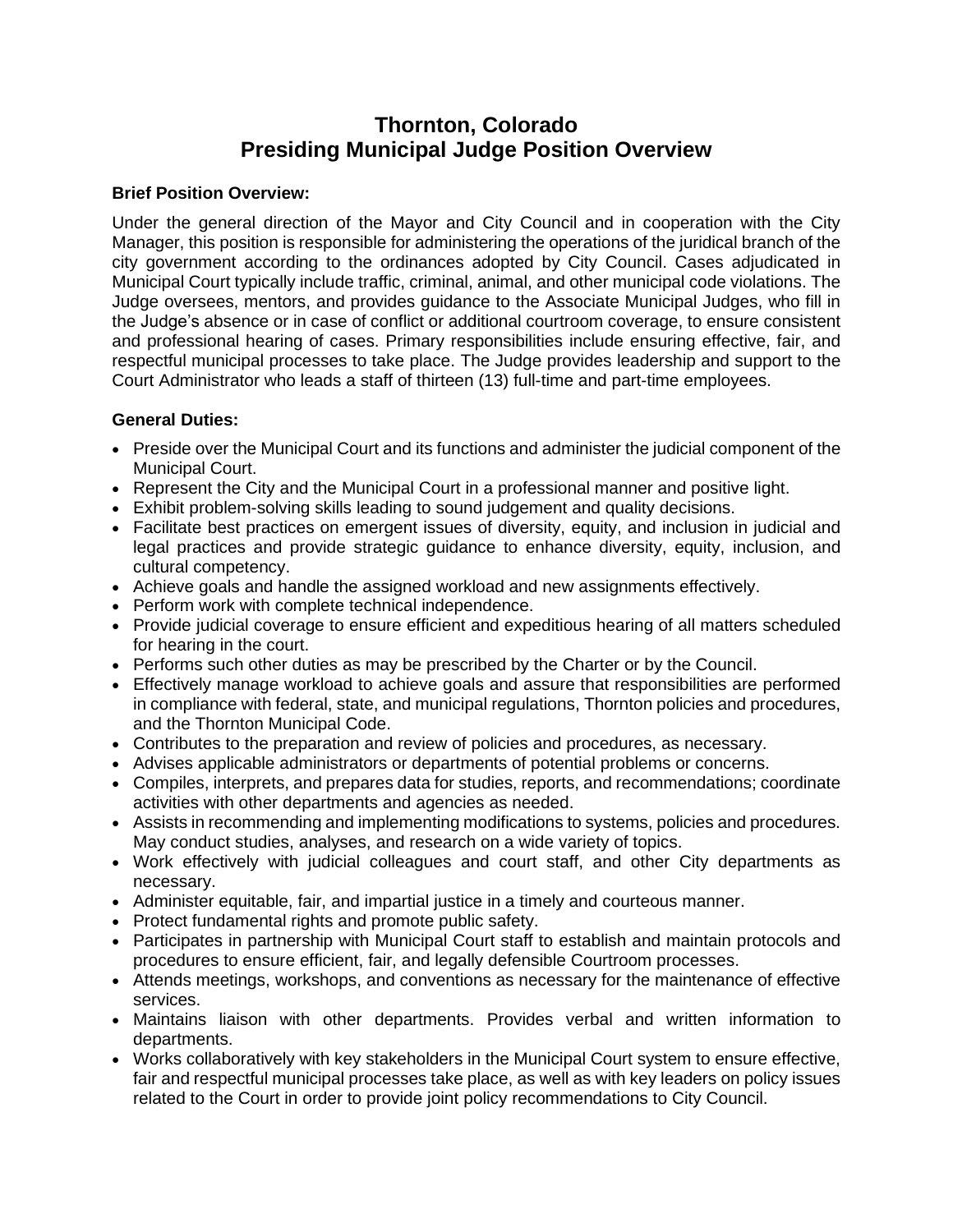- Conducts arraignments, hearings, and trials in an efficient and appropriate manner. Advises defendants of their rights, administers oaths and affirmations, rules on admissibility of evidence and methods of conducting testimony, examines evidence and interprets applicable law, and enforces orders, rules, and judgments in compliance with all applicable law.
- Reviews files for Municipal Court defendants who have recently been placed in custody at the Adams County Jail or other facility. Sets bond types and amounts and/or holds video advisements in an efficient and appropriate manner.
- Imposes fines per the approved fine schedule and sentences upon finding of guilt or responsibility according to City Code, and state and federal law. Enforces penalties consistently, according to City Code and Charter as well as state law.
- Protects and preserves the record to ensure that the City and defendants have a record on which to appeal, if necessary.
- Participates in procedures to respond quickly and appropriately to failures to appear, pay, and/or comply with sentencing conditions.
- Periodically revises bond schedule to ensure appropriate bond amounts for various levels of offenses: in accordance with City Code as well as state law.
- Considers and recommends to City Council for adoptions appropriate, new or revised fine, costs and fees schedule to charge in applicable cases, taking into consideration existing costs and fees charged by this as well as other Colorado Courts.
- Reports to and receives feedback from City Council as requested, necessary, and appropriate to keep Council informed of the Court's activities while respecting proper separation of powers.

## **Necessary Knowledge, Skills, and Abilities:**

- Thorough knowledge of local ordinances, state, and federal laws, and constitutional provisions affecting municipal operations.
- Extensive knowledge of judicial procedure and Colorado rules of evidence and of the principles and procedures of municipal law, criminal law, civil procedure, and constitutional law.
- Excellent communications skills written, verbal and interpersonal; able to exhibit presence in various settings, tailor communication style to diverse audiences, and present complex information in a clear, diplomatic, and understandable manner.
- Demonstrated cultural competence to effectively interact, work, and develop meaningful relationships with people of various cultural backgrounds. Establish and maintain effective working relationships with City Council, City Manager, Court Administrator, other City staff and judicial colleagues.
- Able to balance confidence and humility.
- Demonstrated confidence in rendering decisive, well-founded factual findings, legal opinions and sentencing without regard to popularity of decision.
- Demonstrated capability to work collaboratively and effectively with employees in all City departments, such as the City Attorney's Office, Police Department, and other departments as needed.
- Possesses judicial temperament with respect to attentiveness, patience, impartiality, promptness, and courtesy.
- Confidence in making sound judgments and exhibiting patience when dealing with stressful situations.
- The ideal candidate will be able to bring compassion into challenging situations, and have unquestionable personal integrity, character, and conviction.
- A strong attention to detail and strong learning orientation.
- Demonstrated capability in anticipating, adapting, and innovating Municipal Court practices and solutions effectively and right-sizing them to the needs of the organization.